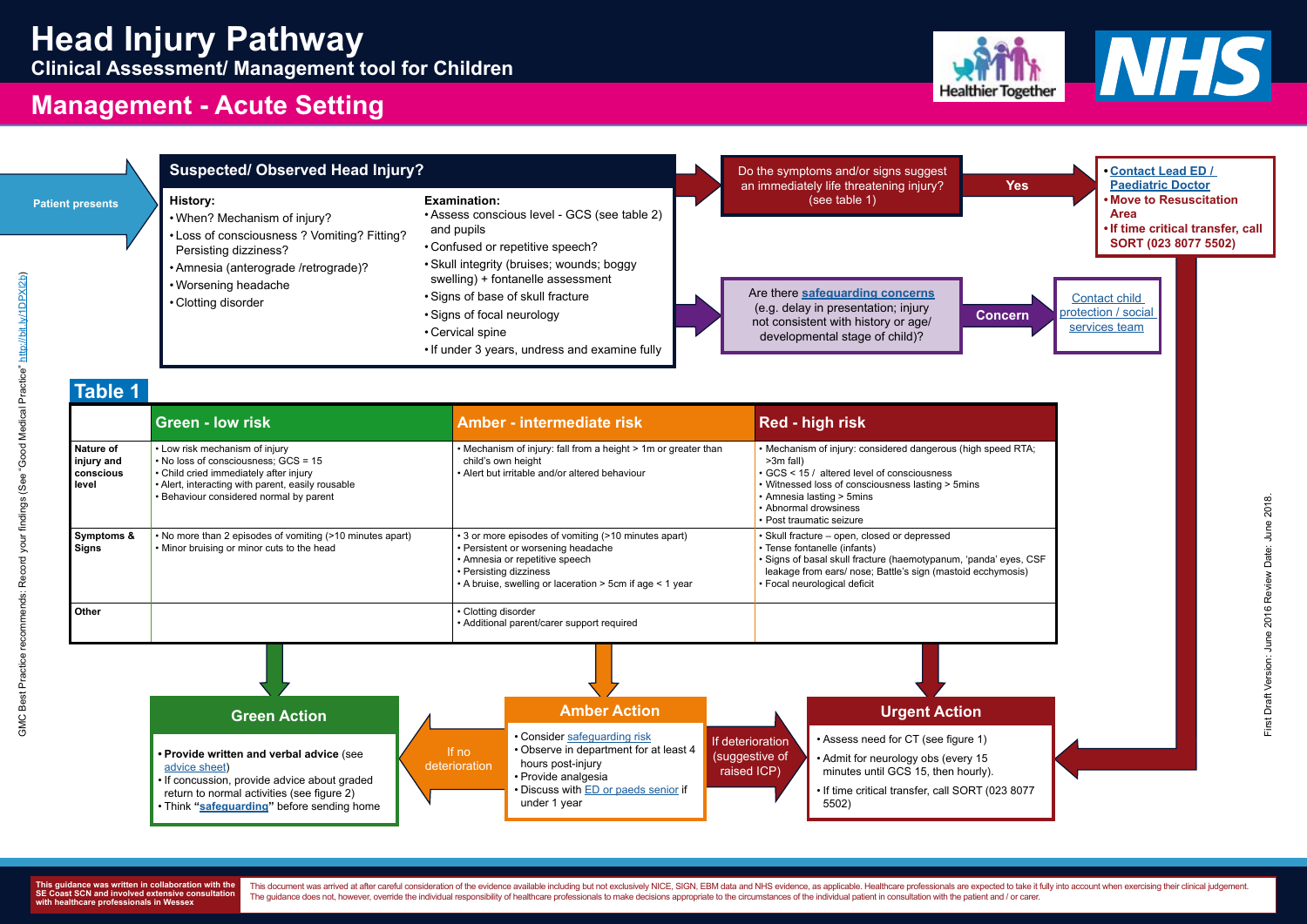# **Head Injury Pathway**

**Clinical Assessment/ Management tool for Children**

# **Management - Acute Setting**

|                      | <b>Child</b>                  | <b>Infant</b>                        | <b>Score</b>  |
|----------------------|-------------------------------|--------------------------------------|---------------|
| Eye opening          | Spontaneous                   | Spontaneous                          | 4             |
|                      | To speech                     | To speech                            | 3             |
|                      | To pain only                  | To pain only                         | 2             |
|                      | No response                   | No response                          |               |
| Best verbal response | Oriented, appropriate         | Coos and babbles                     | 5             |
|                      | Confused                      | irritable cries                      | 4             |
|                      | Inappropriate words           | Cries to pain                        | 3             |
|                      | Incomprehensible sounds       | Moans to pain                        | 2             |
|                      | No response                   | No response                          |               |
| Best motor           | Obey commands                 | Moves spontaneously and purposefully | 6             |
| response*            | Localises painful stimulus    | Withdraws to touch                   | 5             |
|                      | Withdraws in response to pain | Withdraws to response in pain        | 4             |
|                      | Flexion in response to pain   | Abnormal flexion posture to pain     | 3             |
|                      | Extension in response to pain | Abnormal extension posture to pain   | $\mathcal{P}$ |
|                      | No response                   | No response                          |               |

## **Table 2: Modified Glasgow Coma Scale for infants and Children**

\* If patient is intubated, unconcious, or preverbal, the most important part of this scale is motor response. Motor response should be carefully evaluated.





| <b>Glossary of Terms</b> |                                            |  |  |  |
|--------------------------|--------------------------------------------|--|--|--|
| ABC                      | Airways, Breathing, Circulation            |  |  |  |
| <b>APLS</b>              | Advanced Paediatric Life Support           |  |  |  |
| AVPU                     | Alert Voice Pain Unresponsive              |  |  |  |
| B/P                      | <b>Blood Pressure</b>                      |  |  |  |
| CPD                      | <b>Continuous Professional Development</b> |  |  |  |
| CRT                      | Capillary Refill Time                      |  |  |  |
| FD                       | <b>Hospital Emergency Department</b>       |  |  |  |
| GCS                      | Glasgow Coma Scale                         |  |  |  |
| ΗR                       | <b>Heart Rate</b>                          |  |  |  |
| MOI                      | Mechanism of Injury                        |  |  |  |
| <b>PEWS</b>              | Paediatric Early Warning Score             |  |  |  |
| <b>RR</b>                | <b>Respiratory Rate</b>                    |  |  |  |
| <b>WBC</b>               | White Blood Cell Count                     |  |  |  |